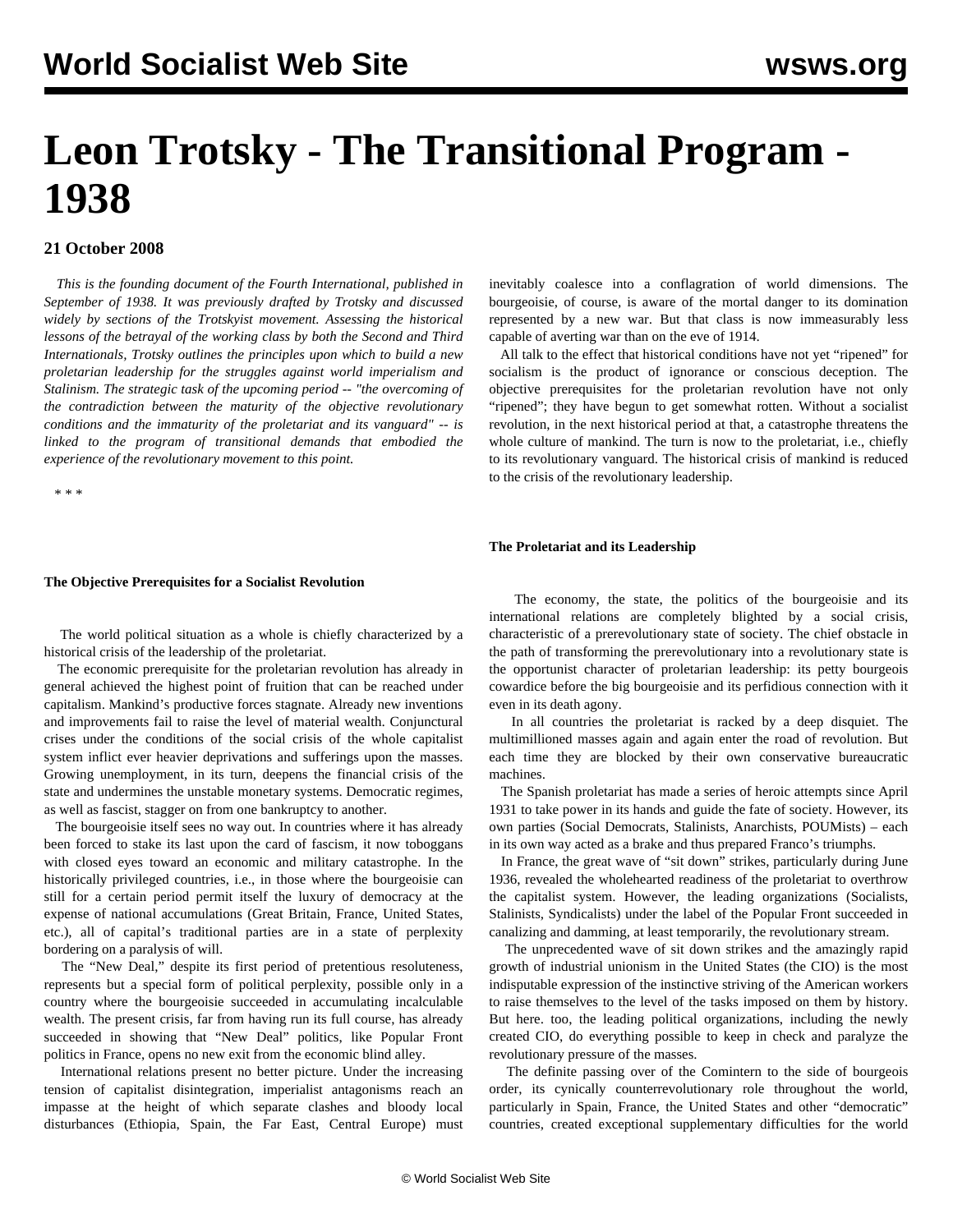proletariat. Under the banner of the October Revolution, the conciliatory politics practiced by the "People's Front" doom the working class to impotence and clear the road for fascism.

 "People's Fronts" on the one hand – fascism on the other: these are the last political resources of imperialism in the struggle against the proletarian revolution. From the historical point of view, however, both these resources are stopgaps. The decay of capitalism continues under the sign of the Phrygian cap in France as under the sign of the swastika in Germany. Nothing short of the overthrow of the bourgeoisie can open a road out.

 The orientation of the masses is determined first by the objective conditions of decaying capitalism, and second, by the treacherous politics of the old workers' organizations. Of these factors, the first, of course, is the decisive one: the laws of history are stronger than the bureaucratic apparatus. No matter how the methods of the social betrayers differ – from the "social" legislation of Blum to the judicial frame-ups of Stalin – they will never succeed in breaking the revolutionary will of the proletariat. As time goes on, their desperate efforts to hold back the wheel of history will demonstrate more clearly to the masses that the crisis of the proletarian leadership, having become the crisis in mankind's culture, can be resolved only by the Fourth International.

#### **The Minimum Program and the Transitional Program**

 Classical Social Democracy, functioning in an epoch of progressive capitalism, divided its program into two parts independent of each other: the *minimum program* which limited itself to reforms within the framework of bourgeois society, and the *maximum program* which promised substitution of socialism for capitalism in the indefinite future. Between the minimum and the maximum program no bridge existed. And indeed Social Democracy has no need of such a bridge, since the word *socialism* is used only for holiday speechifying. The Comintern has set out to follow the path of Social Democracy in an epoch of decaying capitalism: when, in general, there can be no discussion of systematic social reforms and the raising of he masses' living standards; when every serious demand of the proletariat and even every serious demand of the petty bourgeoisie inevitably reaches beyond the limits of capitalist property relations and of the bourgeois state.

 The strategic task of the Fourth International lies not in reforming capitalism but in its overthrow. Its political aim is the conquest of power by the proletariat for the purpose of expropriating the bourgeoisie. However, the achievement of this strategic task is unthinkable without the most considered attention to all, even small and partial, questions of tactics. All sections of the proletariat, all its layers, occupations and groups should be drawn into the revolutionary movement. The present epoch is distinguished not for the fact that it frees the revolutionary party from day-to-day work but because it permits this work to be carried on indissolubly with the actual tasks of the revolution.

 The Fourth International does not discard the program of the old "minimal" demands to the degree to which these have preserved at least part of their vital forcefulness. Indefatigably, it defends the democratic rights and social conquests of the workers. But it carries on this day-today work within the framework of the correct actual, that is, revolutionary perspective. Insofar as the old, partial, "minimal" demands of the masses clash with the destructive and degrading tendencies of decadent capitalism – and this occurs at each step – the Fourth International advances a system of *transitional demands*, the essence of which is contained in the fact that ever more openly and decisively they will be directed against the very bases of the bourgeois regime. The old "minimal program" is superseded by the *transitional program*, the task of which lies in systematic mobilization of the masses for the proletarian revolution.

#### **Sliding Scale of Wages and Sliding Scale of Hours**

 The Fourth International declares uncompromising war on the politics of the capitalists which, to a considerable degree, like the politics of their agents, the reformists, aims to place the whole burden of militarism, the crisis, the disorganization of the monetary system and all other scourges stemming from capitalism's death agony upon the backs of the toilers. The Fourth International demands *employment* and *decent living conditions* for all.

 Neither monetary inflation nor stabilization can serve as slogans for the proletariat because these are but two ends of the same stick. Against a bounding rise in prices, which with the approach of war will assume an ever more unbridled character, one can fight only under the slogan of a *sliding scale of wages.* This means that collective agreements should assure an automatic rise in wages in relation to the increase in price of consumer goods.

 Under the menace of its own disintegration, the proletariat cannot permit the transformation of an increasing section of the workers into chronically unemployed paupers, living off the slops of a crumbling society. The *right to employment* is the only serious right left to the worker in a society based upon exploitation. This right today is left to the worker in a society based upon exploitation. This right today is being shorn from him at every step. Against unemployment, "structural" as well as "conjunctural," the time is ripe to advance along with the slogan of public works, the slogan of a *sliding scale of working hours*. Trade unions and other mass organizations should bind the workers and the unemployed together in the solidarity of mutual responsibility. On this basis all the work on hand would then be divided among all existing workers in accordance with how the extent of the working week is defined. The average wage of every worker remains the same as it was under the old working week. Wages, under a strictly guaranteed *minimum*, would follow the movement of prices. It is impossible to accept any other program for the present catastrophic period.

 Property owners and their lawyers will prove the "unrealizability" of these demands. Smaller, especially ruined capitalists, in addition will refer to their account ledgers. The workers categorically denounce such conclusions and references. The question is not one of a "normal" collision between opposing material interests. The question is one of guarding the proletariat from decay, demoralization and ruin. The question is one of life or death of the only creative and progressive class, and by that token of the future of mankind. If capitalism is incapable of satisfying the demands inevitably arising from the calamities generated by itself, then let it perish. "Realizability" or "unrealizability" is in the given instance a question of the relationship of forces, which can be decided only by the struggle. By means of this struggle, no matter what immediate practical successes may be, the workers will best come to understand the necessity of liquidating capitalist slavery.

#### **Trade Unions in the Transitional Epoch**

 The Bolshevik-Leninist stands in the front-line trenches of all kinds of struggles, even when they involve only the most modest material interests or democratic rights of the working class. He takes active part in mass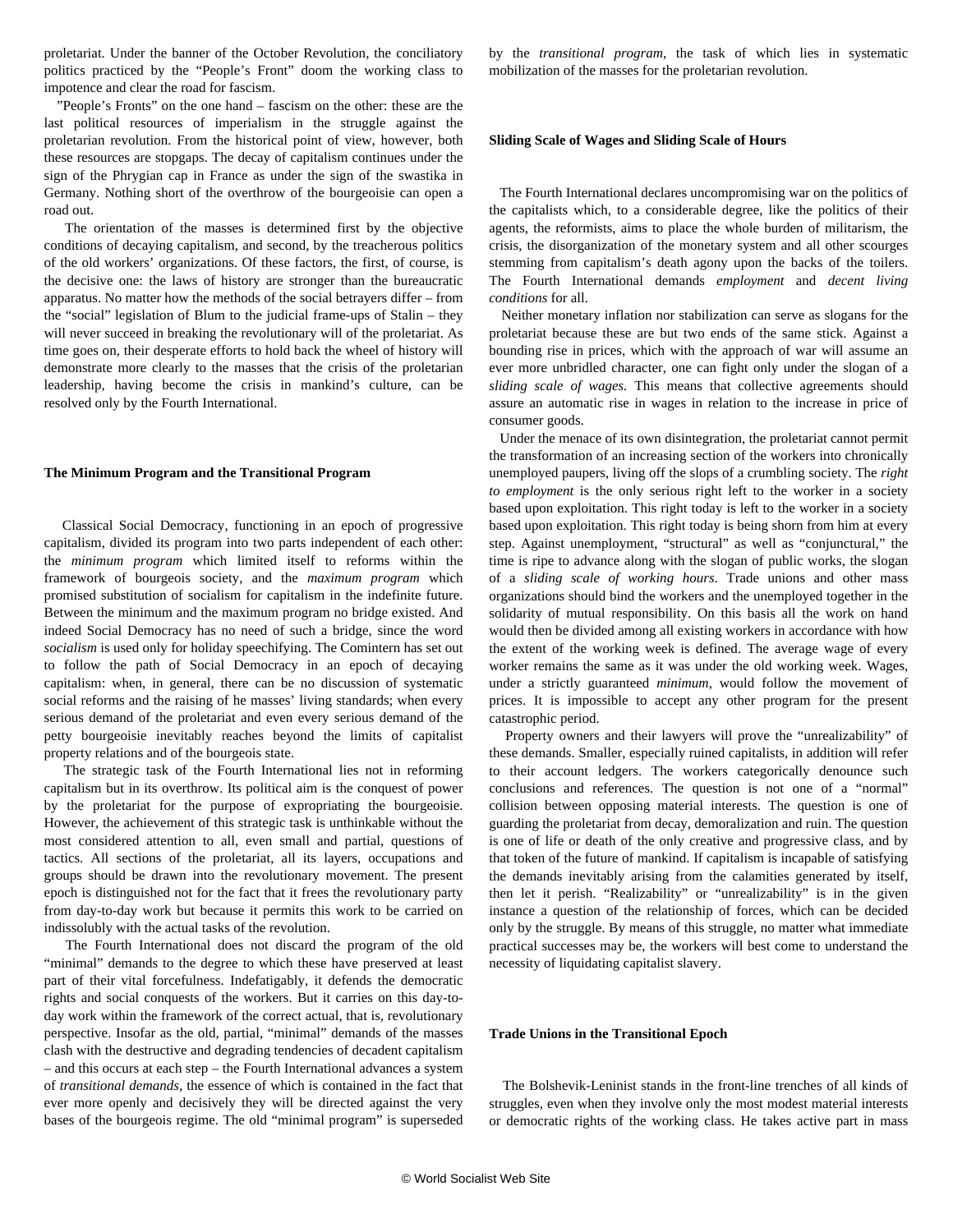trade unions for the purpose of strengthening them and raising their spirit of militancy. He fights uncompromisingly against any attempt to subordinate the unions to the bourgeois state and bind the proletariat to "compulsory arbitration" and every other form of police guardianship – not only fascist but also "democratic." Only on the basis of such work within the trade unions is successful struggle possible against the reformists, including those of the Stalinist bureaucracy. Sectarian attempts to build or preserve small "revolutionary" unions, as a second edition of the party, signify in actuality the renouncing of the struggle for leadership of the working class. It is necessary to establish this firm rule: selfisolation of the capitulationist variety from mass trade unions, which is tantamount to a betrayal of the revolution, is incompatible with membership in the Fourth International.

 At the same time, the Fourth International resolutely rejects and condemns trade union fetishism, equally characteristic of trade unionists and syndicalists.

#### **Factory Committees**

 *Sit-down strikes*, the latest expression of this kind of initiative, go beyond the limits of "normal" capitalist procedure. Independently of the demands of the strikers, the temporary seizure of factories deals a blow to the idol, capitalist property. Every sit-down strike poses in a practical manner the question of who is boss of the factory: the capitalist or the workers?

 If the sit-down strike raises this question episodically, the *factory committee* gives it organized expression. Elected by all the factory employees, the factory committee immediately creates a counterweight to the will of the administration.

 To the reformist criticism of bosses of the so-called "economic royalist" type like Ford in contradistinction to "good," "democratic" exploiters, we counterpose the slogan of factory committees as centers of struggle against both the first and the second.

 Trade union bureaucrats will, as a general rule, resist the creation of factory committees, just as they resist every bold step along the road of mobilizing the masses.

 However, the wider the sweep of the movement, the easier will it be to break this resistance. Where the closed shop has already been instituted in "peaceful" times, the committee will formally coincide with the usual organ of the trade union, but will renew its personnel and widen its functions. The prime significance of the committee, however, lies in the fact that it becomes the militant staff for such working class layers, as the trade union is usually incapable of moving to action. It is precisely from these more oppressed layers that the most self-sacrificing battalions of the revolution will come.

 From the moment that the committee makes its appearance, a factual dual power is established in the factory. By its very essence it represents the transitional state, because it includes in itself two irreconcilable regimes: the capitalist and the proletarian. The fundamental significance of factory committees is precisely contained in the fact that they open the doors, if not to a direct revolutionary, then to a pre-revolutionary period – between the bourgeois and the proletarian regimes. That the propagation of the factory committee idea is neither premature nor artificial is amply attested to by the waves of sit-down strikes spreading through several countries. New waves of this type will be inevitable in the immediate future. It is necessary to begin a campaign in favor of factory committees in time in order not to be caught unawares.

#### **"Business Secrets" and Workers' Control of Industry**

 The actual relationship existing between the exploiters and the democratic "controllers" is best characterized by the fact that the gentlemen "reformers" stop short in pious trepidation before the threshold of the trusts and their business "secrets." Here the principle of "noninterference" with business dominates. The accounts kept between the individual capitalist and society remain the secret of the capitalist: they are not the concern of society. The motivation offered for the principle of business "secrets" is ostensibly, as in the epoch of liberal capitalism, that of free competition." In reality, the trusts keep no secrets from one another. The business secrets of the present epoch are part of a persistent plot of monopoly capitalism against the interests of society. Projects for limiting the autocracy of "economic royalists" will continue to be pathetic farces as long as private owners of the social means of production can hide from producers and consumers the machinations of exploitation, robbery and fraud. The abolition of "business secrets" is the first step toward actual control of industry.

 Workers no less than capitalists have the right to know the "secrets" of the factory, of the trust, of the whole branch of industry, of the national economy as a whole. First and foremost, banks, heavy industry and centralized transport should be placed under an observation glass.

 The immediate tasks of workers' control should be to explain the debits and credits of society, beginning with individual business undertakings; to determine the actual share of the national income appropriated by individual capitalists and by the exploiters as a whole; to expose the behind-the-scenes deals and swindles of banks and trusts; finally, to reveal to all members of society that unconscionable squandering of human labor which is the result of capitalist anarchy and the naked pursuit of profits.

 No office holder of the bourgeois state is in a position to carry out this work, no matter with how great authority one would wish to endow him. All the world was witness to the impotence of President Roosevelt and Premier Blum against the plottings of the "60" or "200 Families" of their respective nations. To break the resistance of the exploiters, the mass pressure of the proletariat is necessary. Only factory committees can bring about real control of production, calling in  $-$  as consultants but not as "technocrats" – specialists sincerely devoted to the people: accountants, statisticians, engineers, scientists, etc.

 The working out of even the most elementary economic plan – from the point of view of the exploited, not the exploiters – is impossible without workers' control, that is, without the penetration of the workers' eye into all open and concealed springs of capitalist economy. Committees representing individual business enterprises should meet at conference to choose corresponding committees of trusts, whole branches of industry, economic regions and finally, of national industry as a whole. Thus, workers' control becomes a *school for planned economy*. On the basis of the experience of control, the proletariat will prepare itself for direct management of nationalized industry when the hour for that eventuality strikes.

 To those capitalists, mainly of the lower and middle strata, who of their own accord sometimes offer to throw open their books to the workers – usually to demonstrate the necessity of lowering wages – the workers answer that they are not interested in the bookkeeping of individual bankrupts or semi-bankrupts but in the account ledgers of all exploiters as a whole. The workers cannot and do not wish to accommodate the level of their living conditions to the exigencies of individual capitalists, themselves victims of their own regime. The task is one of reorganizing the whole system of production and distribution on a more dignified and workable basis if the abolition of business secrets be a necessary condition to workers' control, then control is the first step along the road to the socialist guidance of economy.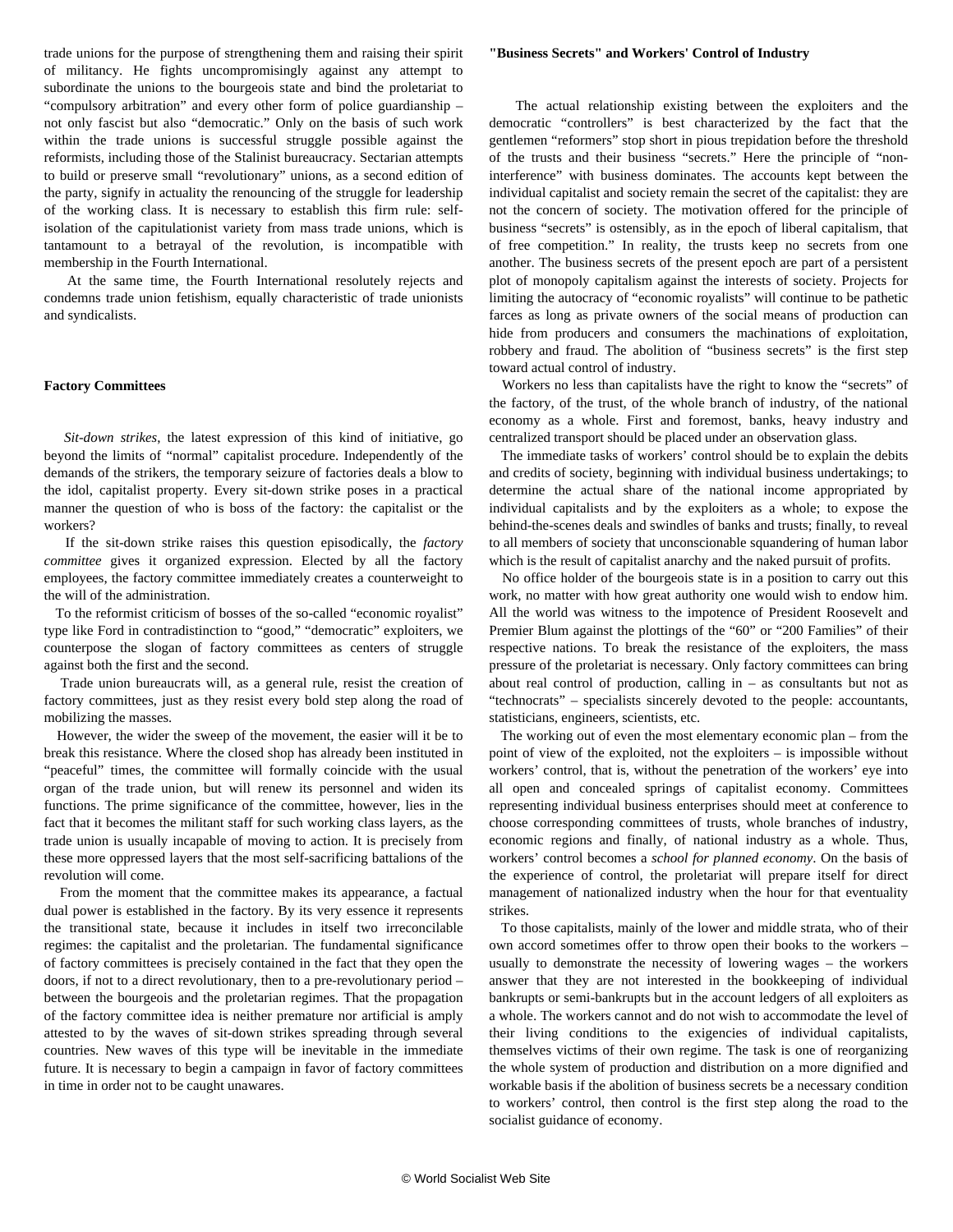#### **Expropriation of Separate Groups of Capitalists**

 Thus, in answer to the pathetic jeremiads of the gentlemen democrats anent the dictatorship of the "60 Families" of the United States or the "200 Families" of France, we counterpose the demand for the expropriation of those 60 or 200 feudalistic capitalist overlords.

 In precisely the same way, we demand the expropriation of the corporations holding monopolies on war industries, railroads, the most important sources of raw materials, etc.

 The difference between these demands and the muddleheaded reformist slogan of "nationalization" lies in the following: (1) we reject indemnification; (2) we warn the masses against demagogues of the People's Front who, giving lip service to nationalization, remain in reality agents of capital; (3) we call upon the masses to rely only upon their own revolutionary strength; (4) we link up the question of expropriation with that of seizure of power by the workers and farmers.

 The necessity of advancing the slogan of expropriation in the course of daily *agitation* in partial form, and not only in our propaganda in its more comprehensive aspects, is dictated by the fact that different branches of industry are on different levels of development, occupy a different place in the life of society, and pass through different stages of the class struggle. Only a general revolutionary upsurge of the proletariat can place the complete expropriation of the bourgeoisie on the order of the day. The task of transitional demands is to prepare the proletariat to solve this problem.

# **Expropriation of the Private Banks and State-ization of the Credit System**

 The expropriation of the banks in no case implies the expropriation of bank deposits. On the contrary, the single *state bank* will be able to create much more favorable conditions for the small depositors than could the private banks. In the same way, only the state bank can establish for farmers, tradesmen and small merchants conditions of favorable, that is, cheap credit. Even more important, however, is the circumstance that the entire economy – first and foremost large-scale industry and transport directed by a single financial staff, will serve the vital interests of the workers and all other toilers.

 However, the *state-ization of the banks* will produce these favorable results only if the state power itself passes completely from the hands of the exploiters into the hands of the toilers.

#### **The Picket Line, Defense Guards/Workers' Militia and The Arming of the Proletariat**

 Sit down strikes do not yet mean the seizure of factories in the Italian manner, but they are a decisive step toward such seizures. The present crisis can sharpen the class struggle to an extreme point and bring nearer the moment of denouement. But that does not mean that a revolutionary situation comes on at one stroke. Actually, its approach is signalized by a continuous series of convulsions. One of these is the wave of sit-down strikes. The problem of the sections of the Fourth International is to help the proletarian vanguard understand the general character and tempo of our epoch and to fructify in time the struggle of the masses with ever more resolute and organizational measures.

 The sharpening of the proletariat's struggle means the sharpening of the methods of counterattack on the part of capital. New waves of sit down strikes can call forth and undoubtedly will call forth resolute countermeasures on the part of the bourgeoisie. Preparatory work is already being done by the confidential staffs of big trusts. Woe to the revolutionary organizations, woe to the proletariat if it is again caught unawares!

 The bourgeoisie is nowhere satisfied with the official police and army. In the United States even during "peaceful" times the bourgeoisie maintains militarized battalions of scabs and privately armed thugs in factories. To this must now be added the various groups of American Nazis. The French bourgeoisie at the first approach of danger mobilized semi-legal and illegal fascist detachments, including such as are in the army. No sooner does the pressure of the English workers once again become stronger than immediately the fascist bands are doubled, trebled, increased tenfold to come out in bloody march against the workers. The bourgeoisie keeps itself most accurately informed about the fact that in the present epoch the class struggle irresistibly tends to transform itself into civil war. The examples of Italy, Germany, Austria, Spain and other countries taught considerably more to the magnates and lackeys of capital than to the official leaders of the proletariat.

 The politicians of the Second and Third Internationals as well as the bureaucrats of the trade unions, consciously close their eyes to the bourgeoisie's private army; otherwise they could not preserve their alliance with it for even twenty-four hours. The reformists systematically implant in the minds of the workers the notion that the sacredness of democracy is best guaranteed when the bourgeoisie is armed to the teeth and the workers are unarmed.

 The duty of the Fourth International is to put an end to such slavish polices once and for all. The petty bourgeois democrats – including Social Democrats, Stalinists and Anarchists – yell louder about the struggle against fascism the more cravenly they capitulate to it in actuality. Only armed workers' detachments, who feel the support of tens of millions of toilers behind them, can successfully prevail against the fascist bands. The struggle against fascism does not start in the liberal editorial office but in the factory – and ends in the street. Scabs and private gunmen in factory plants are the basic nuclei of the fascist army. *Strike pickets* are the basic nuclei of the proletarian army. This is our point of departure. In connection with every strike and street demonstration, it is imperative to propagate the necessity of creating *workers' groups for self-defense*. It is necessary to write this slogan into the program of the revolutionary wing of the trade unions. It is imperative wherever possible, beginning with the youth groups, to organize groups for self-defense, to drill and acquaint them with the use of arms.

 A new upsurge of the mass movement should serve not only to increase the number of these units but also to unite them according to neighborhoods, cities, regions. It is necessary to give organized expression to the valid hatred of the workers toward scabs and bands of gangsters and fascists. It is necessary to advance the slogan of a *workers' militia* as the one serious guarantee for the inviolability of workers' organizations, meetings and press.

 Only with the help of such systematic, persistent, indefatigable, courageous agitational and organizational work always on the basis of the experience of the masses themselves, is it possible to root out from their consciousness the traditions of submissiveness and passivity; to train detachments of heroic fighters capable of setting an example to all toilers; to inflict a series of tactical defeats upon the armed thugs of counterrevolution; to raise the self-confidence of the exploited and oppressed; to compromise Fascism in the eyes of the petty bourgeoisie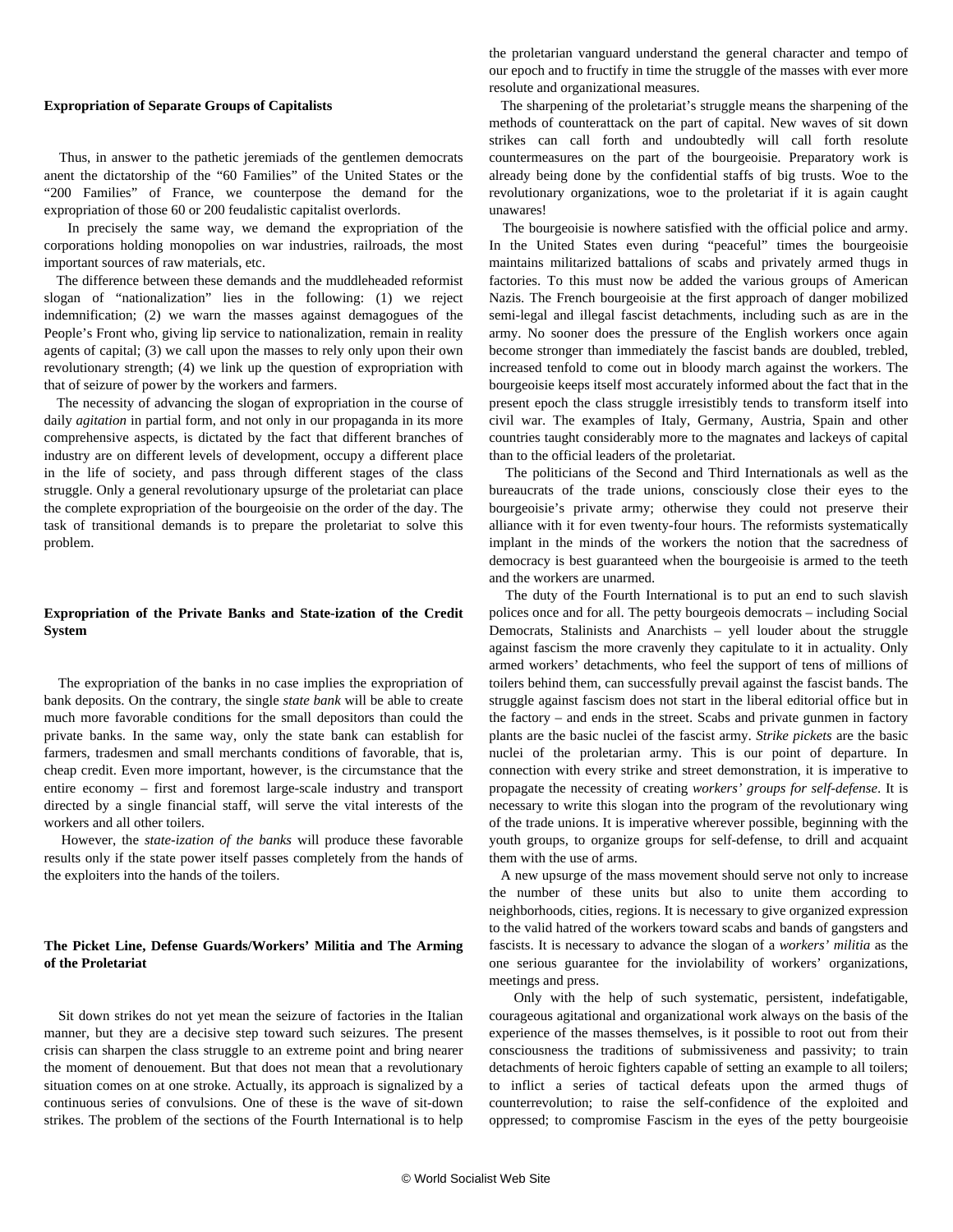and pave the road for the conquest of power by the proletariat.

 Engels defined the state as "bodies of armed men." *The arming of the proletariat* is an imperative concomitant element to its struggle for liberation. When the proletariat wills it, it will find the road and the means to arming. In this field, also, else leadership falls naturally to the sections of the Fourth International.

#### **The Alliance of the Workers and Farmers**

 The peasants (farmers) represent another class: they are the petty bourgeoisie of the village. The petty bourgeoisie is made up of various layers, from the semi-proletarian to the exploiter elements. In accordance with this, the political task of the industrial proletariat is to carry the class struggle into the country. Only thus will he be able to draw a dividing line between his allies and his enemies.

 The peculiarities of national development of each country find their queerest expression in the status of farmers and, to some extent, of the urban petty bourgeoisie (artisans and shopkeepers). These classes, no matter how numerically strong they may be, essentially are representative survivals of pre-capitalist forms of production. The sections of the Fourth International should work out with all possible concreteness a program of transitional demands concerning the peasants (farmers) and urban petty bourgeoisie, in conformity with the conditions of each country. The advanced workers should learn to give clear and concrete answers to the questions put by their future allies.

 While the farmer remains an "independent" petty producer he is in need of cheap credit, of agricultural machines and fertilizer at prices he can afford to pay, favorable conditions of transport, and conscientious organization of the market for his agricultural products. But the banks, the trusts, the merchants rob the farmer from every side. Only the farmers themselves with the help of the workers can curb this robbery. *Committees elected by small farmers* should make their appearance on the national scene and jointly with the workers' committees and committees of bank employees take into their hands control of transport, credit, and mercantile operations affecting agriculture.

 By falsely citing the "excessive" demands of the workers the big bourgeoisie skillfully transforms the question of *commodity prices* into a wedge to be driven between the workers and farmers and between the workers and the petty bourgeoisie of the cities. The peasant, artisan, small merchant, unlike the industrial worker, office and civil service employee, cannot demand a wage increase corresponding to the increase in prices. The official struggle of the government with high prices is only a deception of the masses. But the farmers, artisans, merchants, in their capacity of consumers, can step into the politics of price-fixing shoulder to shoulder with the workers. To the capitalist's lamentations about costs of production, of transport and trade, the consumers answer: "Show us your books; we demand control over the fixing of prices." The organs of this control should be the *committees on prices*, made up of delegates from the factories, trade unions, cooperatives, farmers' organizations, the "little man" of the city, housewives, etc. By this means the workers will be able to prove to the farmers that the real reason for high prices is not high wages but the exorbitant profits of the capitalists and the overhead expenses of capitalist anarchy.

 The program for the *nationalization of the land and collectivization of agriculture* should be so drawn that from its very basis it should exclude the possibility of expropriation of small farmers and their compulsory collectivization. The farmer will remain owner of his plot of land as long as he himself believes it possible or necessary. In order to rehabilitate the program of socialism in the eyes of the farmer, it is necessary to expose mercilessly the Stalinist methods of collectivization, which are dictated not by the interests of the farmers or workers but by the interests of the bureaucracy.

 The expropriation of the expropriators likewise does not signify forcible confiscation of the property of artisans and shopkeepers. On the contrary, workers' control of banks and trusts – even more, the nationalization of these concerns, can create for the urban petty bourgeoisie incomparably more favorable conditions of credit purchase, and sale than is possible under the unchecked domination of the monopolies. Dependence upon private capital will be replaced by dependence upon the state, which will be the more attentive to the needs of its small co-workers and agents the more firmly the toilers themselves keep the state in their own hands .

 The practical participation of the exploited farmers in the control of different fields of economy will allow them to decide for themselves whether or not it would be profitable for them to go over to collective working of the land – at what date and on what scale. Industrial workers should consider themselves duty-bound to show farmers every cooperation in traveling this road: through the trade unions, factory committees, and, above all, through a workers' and farmers' government.

 The alliance proposed by the proletariat – not to the "middle classes in general but to the exploited layers of the urban and rural petty bourgeoisie, against all exploiters, including those of the "middle classes" – can be based not on compulsion but only on free consent, which should be consolidated in a special "contract." This "contract" is the program of transitional demands voluntarily accepted by both sides.

#### **The Struggle Against Imperialism and War**

 The Second International repeats its infamous politics of 1914 with all the greater assurance since today it is the Comintern which plays first fiddle in chauvinism. As quickly as the danger of war assumed concrete outline the Stalinists, outstripping the bourgeois and petty bourgeois pacifists by far, became blatant haranguers for so-called "national defense." The revolutionary struggle against war thus rests fully on the shoulders of the Fourth International.

 The Bolshevik-Leninist policy regarding this question, formulated in the thesis of the International Secretariat (*War and the Fourth International*, 1934), preserves all of its force today.

 In the next period a revolutionary party will depend for success primarily on its policy on the question of war. A correct policy is composed of two elements: an uncompromising attitude on imperialism and its wars, and the ability to base one's program on the experience of the masses themselves.

 The bourgeoisie and its agents use the war question, more than any other, to deceive the people by means of abstractions, general formulas, lame phraseology: "neutrality," "collective defense," "arming for the defense of peace," "struggle against fascism," and so on. All such formulas reduce themselves in the end to the fact that the war question, i.e., the fate of the people, is left in the hands of the imperialists, their governing staffs, their diplomacy, their generals, with all their intrigues and plots against the people.

 The Fourth International rejects with abhorrence all such abstractions which play the same role in the democratic camp as in the fascist: "honor," "blood," "race." But abhorrence is not enough. It is imperative to help the masses discern, by means of verifying criteria, slogans and demands, the concrete essence of fraudulent abstractions.

 "*Disarmament?*" – But the entire question revolves around who will disarm whom. The only disarmament which can avert or end war is the disarmament of the bourgeoisie by the workers. But to disarm the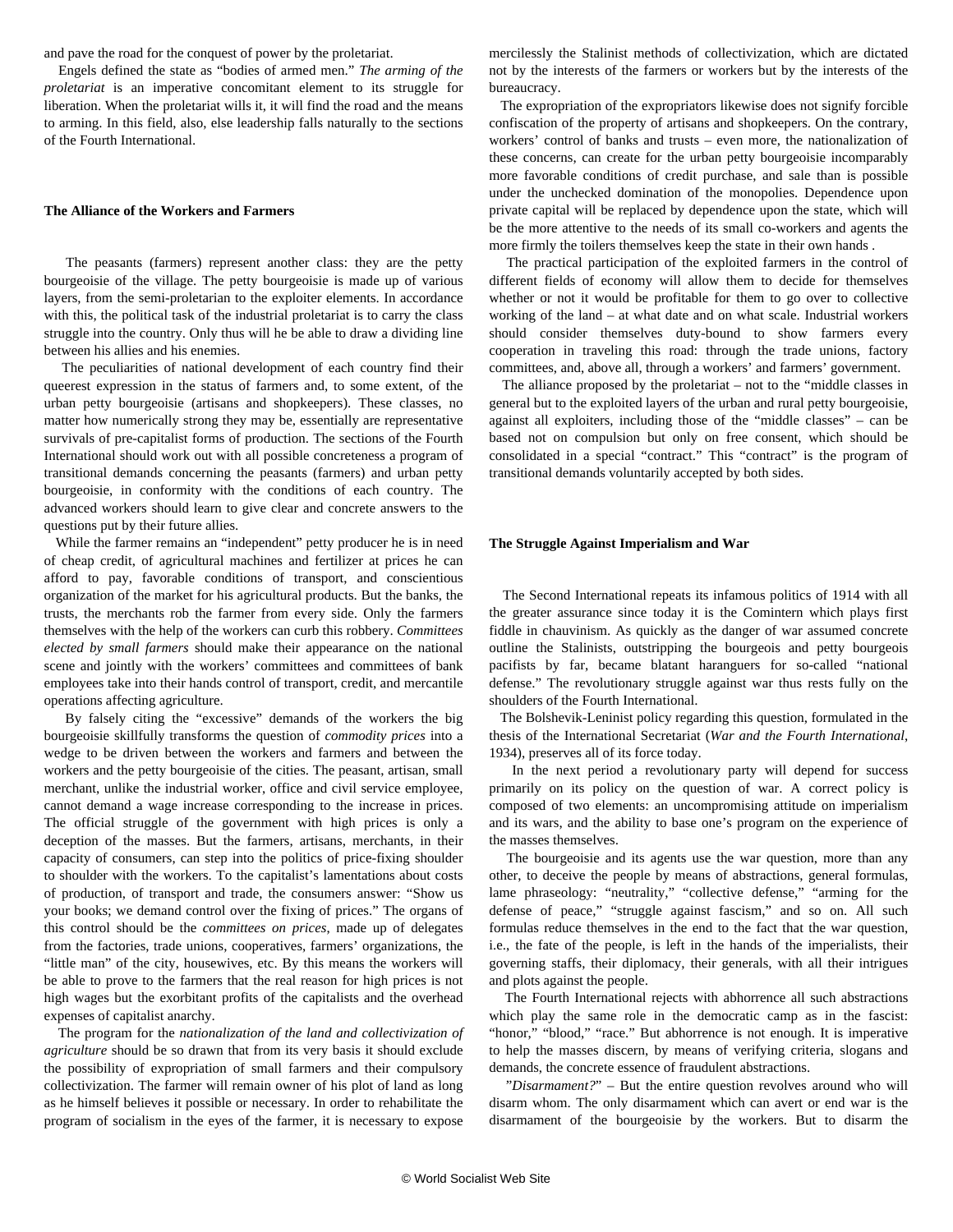bourgeoisie, the workers must arm themselves.

 "*Neutrality?*" – But the proletariat is nothing like neutral in the war between Japan and China, or a war between Germany and the USSR. "Then what is meant Is the defense of China and the USSR?" Of course! But not by the imperialists who will strangle both China and the USSR.

 "*Defense of the Fatherland?*" – But by this abstraction, the bourgeoisie understands the defense of its profits and plunder. We stand ready to defend the fatherland from foreign capitalists, if we first bind our own (capitalists) hand and foot and hinder them from attacking foreign fatherlands; if the workers and the farmers of our country become its real masters, if the wealth of the country be transferred from the hands of a tiny minority to the hands of the people; if the army becomes a weapon of the exploited instead of the exploiters.

 It is necessary to interpret these fundamental ideas by breaking them up into more concrete and partial ones, dependent upon the course of events and the orientation of thought of the masses. In addition, it is necessary to differentiate strictly between the pacifism of the diplomat, professor, journalist, and the pacifism of the carpenter, agricultural worker, and the charwoman. In one case, pacifism is a screen for imperialism; in the other, it is the confused expression of distrust in imperialism. When the small farmer or worker speaks about the defense of the fatherland, he means defense of his home, his family and other similar families from invasion, bombs and poison gas. The capitalist and his journalist understand by the defense of the fatherland the seizure of colonies and markets, the predatory increase of the "national" share of world income. Bourgeois pacifism and patriotism are shot through with deceit. In the pacifism and even patriotism of the oppressed, there are elements which reflect on the one hand a hatred of destructive war, and on the other a clinging to what they believe to be their own good – elements which we must know how to seize upon in order to draw the requisite conclusions.

 Using these considerations as its point of departure, the Fourth International supports every, even if insufficient, demand, if it can draw the masses to a certain extent into active politics, awaken their criticism and strengthen their control over the machinations of the bourgeoisie.

 From this point of view, our American section, for example, entirely supports the proposal for establishing a referendum on the question of declaring war. No democratic reform, it is understood, can by itself prevent the rulers from provoking war when they wish it. It is necessary to give frank warning of this. But not withstanding the illusions of the masses in regard to the proposed referendum, their support of it reflects the distrust felt by workers and farmers for bourgeois government and Congress. Without supporting and without sparing illusions, it is necessary to support with all possible strength the progressive distrust of the exploited toward the exploiters. The more widespread the movement for the referendum becomes, the sooner will the bourgeois pacifists move away from it; the more completely will the betrayers of the Comintern be compromised; the more acute will distrust of the imperialists become.

 From this viewpoint, it is necessary to advance the demand: electoral rights for men and women beginning with age of 18. Those who will be called upon to die for the fatherland tomorrow should have the right to vote today. The struggle against war must first of all begin with the *revolutionary mobilization of the youth*.

 Light must be shed upon the problem of war from all angles, hinging upon the side from which it will confront the masses at a given moment.

 War is a gigantic commercial enterprise, especially for the war industry. The "60 Families" are therefore first-line patriots and the chief provocateurs of war. *Workers' control of war industries* is the first step in the struggle against the "manufacturers" of war.

 To the slogan of the reformists: *a tax on military profit*, we counterpose the slogans: *confiscation of military profit* and *expropriation of the traffickers in war industries*. Where military industry is "nationalized," as in France, the slogan of *workers' control* preserves its full strength. The proletariat has as little confidence in the government of the bourgeoisie as in an individual capitalist

Not one man and not one penny for the bourgeois government!

Not an armaments program but a program of useful public works!

 Complete independence of workers' organizations from military-police control!

 Once and for all we must tear from the hands of the greedy and merciless imperialist clique, scheming behind the backs of the people, the disposition of the people's fate. In accordance with this, we demand:

 But not all countries of the world are imperialist countries. On the contrary, the majority are victims of imperialism. Some of the colonial or semi colonial countries will undoubtedly attempt to utilize the war in order to east off the yoke of slavery. Their war will be not imperialist but liberating. It will be the duty of the international proletariat to aid the oppressed countries in their war against oppressors. The same duty applies in regard to aiding the USSR, or whatever other workers' government might arise before the war or during the war. The defeat of *every* imperialist government in the struggle with the workers' state or with a colonial country is the lesser evil.

 The workers of imperialist countries, however, cannot help an antiimperialist country through their own government, no matter what might be the diplomatic and military relations between the two countries at a given moment. If the governments find themselves in a temporary and, by the very essence of the matter, unreliable alliance, then the proletariat of the imperialist country continues to remain in class opposition to its own government and supports the non-imperialist "ally" through its *own* methods, i.e., through the methods of the international class struggle (agitation not only against their perfidious allies, but also in favor of a workers' state in a colonial country; boycott, strikes, in one case; rejection of boycott and strikes in another case, etc.)

 In supporting the colonial country or the USSR in a war, the proletariat does not in the slightest degree solidarize either with the bourgeois government of the colonial country or with the Thermidorian bureaucracy of the USSR. On the contrary, it maintains full political independence from the one as from the other. Giving aid in a just and progressive war, the revolutionary proletariat wins the sympathy of the workers in the colonies and in the USSR, strengthens there the authority and influence of the Fourth International, and increases its ability to help overthrow the bourgeois government in the colonial country, the reactionary bureaucracy in the USSR.

 At the beginning of the war the sections of the Fourth International will inevitably feel themselves isolated: every war takes the national masses unawares and impels them to the side of the government apparatus. The internationalists will have to swim against the stream. However, the devastation and misery brought about by the new war, which in the first months will far outstrip the bloody horrors of 1914-18 will quickly prove sobering. The discontents of the masses and their revolt will grow by leaps and bounds. The sections of the Fourth International will be found at the head of the revolutionary tide. The program of transitional demands will gain burning actuality. The problem of the conquest of power by the proletariat will loom in full stature.

 Before exhausting or drowning mankind in blood, capitalism befouls the world atmosphere with the poisonous vapors of national and race hatred. *Anti-Semitism* today is one of the most malignant convulsions of capitalism's death agony.

 An uncompromising disclosure of the roots of race prejudice and all forms and shades of national arrogance and chauvinism, particularly anti-Semitism, should become part of the daily work of all sections of the Fourth International, as the most important part of the struggle against imperialism and war. Our basic slogan remains: Workers of the World Unite!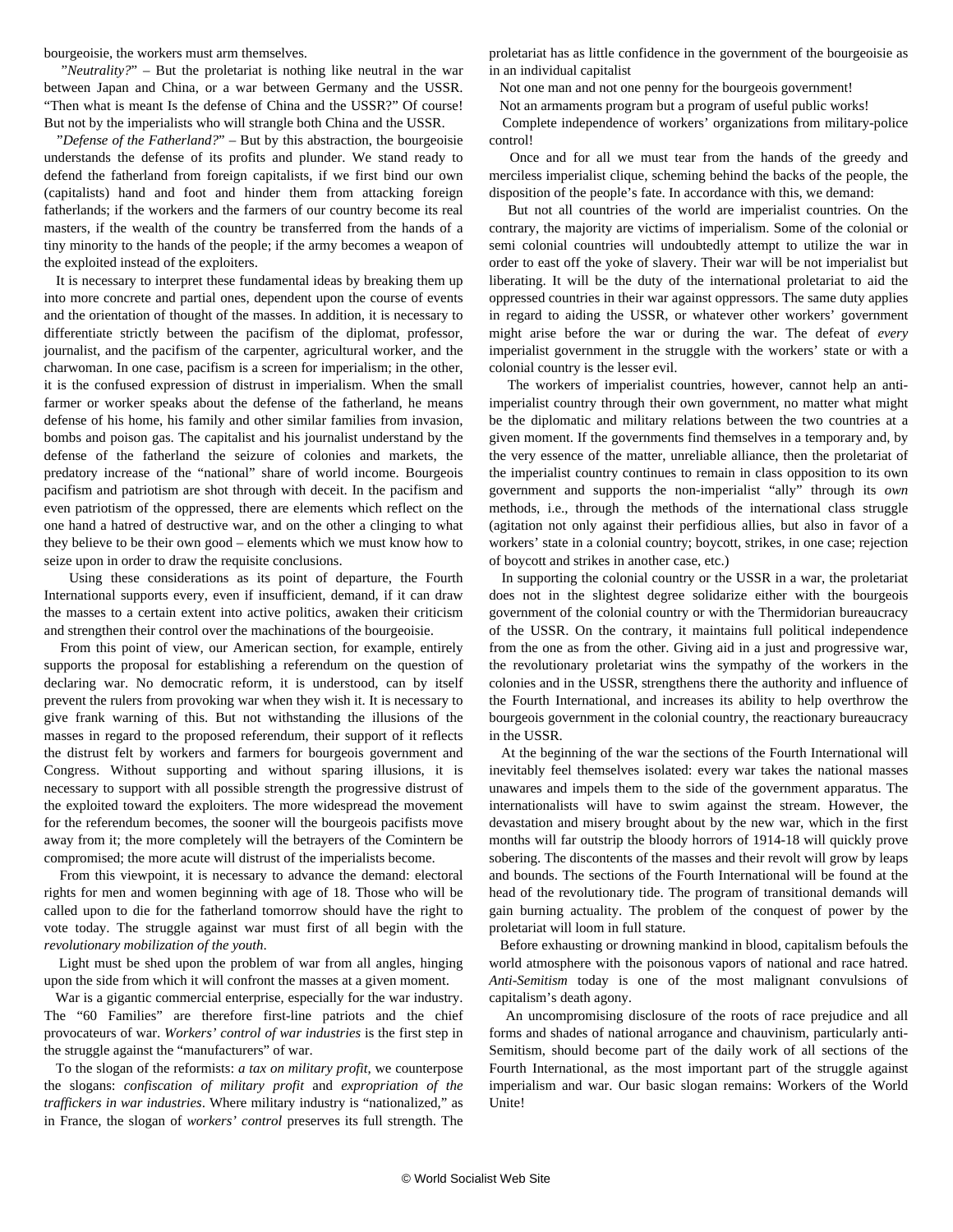#### **Workers' and Farmers' Government**

 When the Comintern of the epigones tried to revive the formula buried by history of the "democratic dictatorship of the proletariat and peasantry," it gave to the formula of the "workers' and peasants' government" a completely different, purely "democratic," i.e., bourgeois content, *counterposing* it to the dictatorship of the proletariat. The Bolshevik-Leninists resolutely rejected the slogan of the "workers' and peasants' government" in the bourgeois-democratic version. They affirmed then and affirm now that. when the party of the proletariat refuses to step beyond bourgeois democratic limits, its alliance with the peasantry is simply turned into a support for capital, as was the ease with the Mensheviks and the Social Revolutionaries in 1917, with the Chinese Communist Party in 1925-27, and as is now the ease with the "People's Front" in Spain, France and other countries.

 From April to September 1917, the Bolsheviks demanded that the SRs and Mensheviks break with the liberal bourgeoisie and take power into their own hands. Under this provision the Bolshevik Party promised the Mensheviks and the SRs, as the petty bourgeois representatives of the worker and peasants, its revolutionary aid against the bourgeoisie categorically refusing, however, either to enter into the government of the Mensheviks and SRs or to carry political responsibility for it. If the Mensheviks and SRs had actually broke with the Cadets (liberals) and with foreign imperialism, then the "workers' and peasants' government" created by them could only have hastened and facilitated the establishment of the dictatorship of the proletariat. But it was exactly because of this that the leadership of petty bourgeois democracy resisted with all possible strength the establishment of its own government. The experience of Russia demonstrated, and the experience of Spain and France once again confirms, that even under very favorable conditions the parties of petty bourgeois democracy (SRs, Social Democrats, Stalinists, Anarchists) are incapable of creating a government of workers and peasants, that is, a government independent of the bourgeoisie.

 Nevertheless, the demand of the Bolsheviks, addressed to the Mensheviks and the SRs: "Break with the bourgeoisie, take the power into your own hands!" had for the masses tremendous educational significance. The obstinate unwillingness of the Mensheviks and SRs to take power, so dramatically exposed during the July Days, definitely doomed them before mass opinion and prepared the victory of the Bolsheviks.

 The central task of the Fourth International consists in freeing the proletariat from the old leadership, whose conservatism is in complete contradiction to the catastrophic eruptions of disintegrating capitalism and represents the chief obstacle to historical progress. The chief accusation which the Fourth International advances against the traditional organizations of the proletariat is the fact that they do not wish to tear themselves away from the political semi-corpse of the bourgeoisie. Under these conditions the demand, systematically addressed to the old leadership: "Break with the bourgeoisie, take the power!" is an extremely important weapon for exposing the treacherous character of the parties and organizations of the Second, Third and Amsterdam Internationals. The slogan, "workers' and farmers' government," is thus acceptable to us only in the sense that it had in 1917 with the Bolsheviks, i.e., as an antibourgeois and anti-capitalist slogan. but in no case in that "democratic" sense which later the epigones gave it, transforming it from a bridge to Socialist revolution into the chief barrier upon its path.

 Of all parties and organizations which base themselves on the workers and peasants and speak in their name, we demand that they break politically from the bourgeoisie and enter upon the road of struggle for the workers' and farmers' government. On this road we promise them full support against capitalist reaction. At the same time, we indefatigably develop agitation around those transitional demands which should in our opinion form the program of the "workers' and farmers' government."

 Is the creation of such a government by the traditional workers' organizations possible? Past experience shows, as has already been stated, that this is, to say the least, highly improbable. However, one cannot categorically deny in advance the theoretical possibility that, under the influence of completely exceptional circumstances (war, defeat, financial crash, mass revolutionary pressure, etc.), the petty bourgeois parties, including the Stalinists, may go further than they wish along the road to a break with the bourgeoisie. In any case one thing is not to be doubted: even if this highly improbable variant somewhere at some time becomes a reality and the "workers' and farmers' government" in the abovementioned sense is established in fact, it would represent merely a short episode on the road to the actual dictatorship of the proletariat.

 However, there is no need to indulge in guesswork. The agitation around the slogan of a workers'-farmers' government preserves under all conditions a tremendous educational value. And not accidentally. This generalized slogan proceeds entirely along the line of the political development of our epoch (the bankruptcy and decomposition of the old bourgeois parties, the downfall of democracy, the growth of fascism, the accelerated drive of the workers toward more active and aggressive politics). Each of the transitional demands should, therefore, lead to one and the same political conclusion: the workers need to break with all traditional parties of the bourgeoisie in order, jointly with the farmers, to establish their own power.

 It is impossible in advance to foresee what will be the concrete stages of the revolutionary mobilization of the masses. The sections of the Fourth International should critically orient themselves at each new stage and advance such slogans as will aid the striving of the workers for independent politics, deepen the class struggle of these politics, destroy reformist and pacifist illusions, strengthen the connection of the vanguard with the masses, and prepare the revolutionary conquest of power.

#### **Soviets**

 These new organs and centers, however, will soon begin to feel their lack of cohesion and their insufficiency. Not one of the transitional demands can be fully met under the conditions of preserving the bourgeois regime. At the same time, the deepening of the social crisis will increase not only the sufferings of the masses but also their impatience, persistence and pressure. Ever new layers of the oppressed will raise their heads and come forward with their demands. Millions of toil-worn "little men," to whom the reformist leaders never gave a thought, will begin to pound insistently on the doors of the workers' organizations. The unemployed will join the movement. The agricultural workers, the ruined and semiruined farmers, the oppressed of the cities, the women workers, housewives, proletarianized layers of the intelligentsia – all of these will seek unity and leadership.

 How are the different demands and forms of struggle to be harmonized, even if only within the limits of one city? History has already answered this question: through *soviets*. These will unite the representatives of all the fighting groups. For this purpose, no one has yet proposed a different form of organization; indeed, it would hardly be possible to think up a better one. Soviets are not limited to an *a priori* party program. They throw open their doors to all the exploited. Through these doors pass representatives of all strata, drawn into the general current of the struggle. The organization, broadening out together with the movement, is renewed again and again in its womb. All political currents of the proletariat can struggle for leadership of the soviets on the basis of the widest democracy.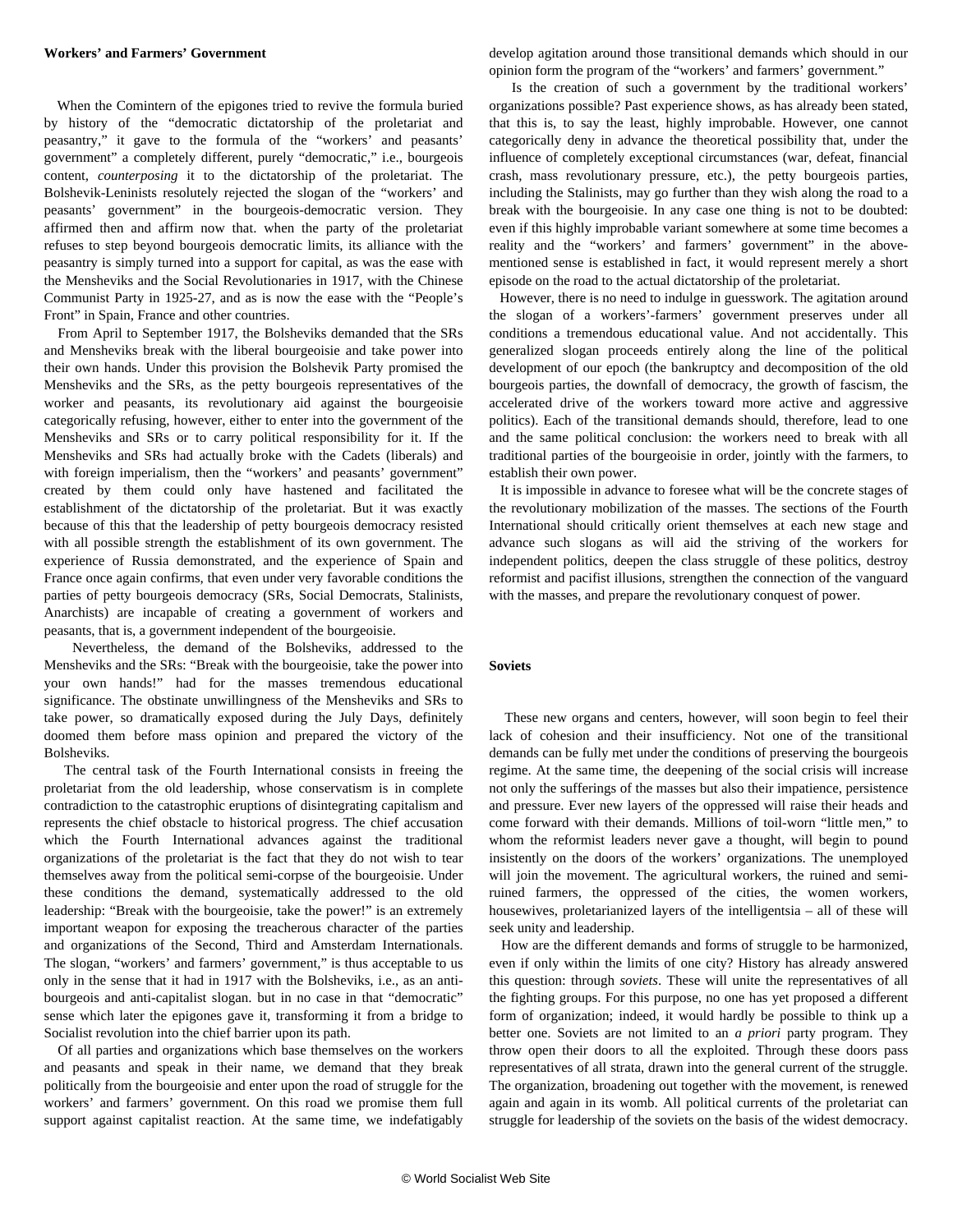The slogan of *soviets*, therefore, crowns the program of transitional demands.

 Soviets can arise only at the time when the mass movement enters into an openly revolutionary stage. From the first moment of their appearance, the soviets, acting as a pivot around which millions of toilers are united in their struggle against the exploiters, become competitors and opponents of local authorities and then of the central government. If the factory committee creates a dual power in the factory, then the soviets initiate a period of dual power in the country.

 Dual power in its turn is the culminating point of the transitional period. Two regimes, the bourgeois and the proletarian, are irreconcilably opposed to each other. Conflict between them is inevitable. The fate of society depends on the outcome. Should the revolution be defeated, the fascist dictatorship of the bourgeoisie will follow. In the case of victory, the power of the soviets, that is, the dictatorship of the proletariat and the socialist reconstruction of society, will arise.

#### **Backward Countries and the Program of Transitional Demands**

 The central task of the colonial and semi-colonial countries is the *agrarian revolution*, i.e., liquidation of feudal heritages, and *national independence*, i.e., the overthrow of the imperialist yoke. Both tasks are closely linked with each other.

 It is impossible merely to reject the democratic program; it is imperative that in the struggle the masses outgrow it. The slogan for a National (or Constituent) Assembly preserves its full force for such countries as China or India. This slogan must be indissolubly tied up with the problem of national liberation and agrarian reform. As a primary step, the workers must be armed with this democratic program. Only they will be able to summon and unite the farmers. On the basis of the revolutionary democratic program, it is necessary to oppose the workers to the "national" bourgeoisie. Then, at a certain stage in the mobilization of the masses under the slogans of revolutionary democracy, soviets can and should arise. Their historical role in each given period, particularly their relation to the National Assembly, will be determined by the political level of the proletariat, the bond between them and the peasantry, and the character of the proletarian party policies. Sooner or later, the soviets should overthrow bourgeois democracy. Only they are capable of bringing the democratic revolution to a conclusion and likewise opening an era of socialist revolution.

 The relative weight of the individual democratic and transitional demands in the proletariat's struggle, their mutual ties and their order of presentation, is determined by the peculiarities and specific conditions of each backward country and to a considerable extent by the *degree* of its backwardness. Nevertheless, the general trend of revolutionary development in all backward countries can be determined by the formula of the permanent revolution in the sense definitely imparted to it by the three revolutions in Russia (1905, February 1917, October 1917).

 The Comintern has provided backward countries with a classic example of how it is possible to ruin a powerful and promising revolution. During the stormy mass upsurge in China in 1925-27, the Comintern failed to advance the slogan for a National Assembly, and at the same time forbade the creation of soviets. (The bourgeois party, the Kuomintang, was to replace, according to Stalin's plan, both the National Assembly and soviets.) After the masses had been smashed by the Kuomintang, the Comintern organized a caricature of a soviet in Canton. Following the inevitable collapse of the Canton uprising, the Comintern took the road of guerrilla warfare a peasant soviets with complete passivity on the part of the industrial proletariat. Landing thus in a blind alley, the Comintern took

advantage of the Sino-Japanese War to liquidate "Soviet China" with a stroke of the pen, subordinating not only the peasant "Red Army" but also the so-called "Communist" Party to the identical Kuomintang, i.e., the bourgeoisie.

 Having betrayed the international proletarian revolution for the sake of friendship with the "democratic" slavemasters, the Comintern could not help betraying simultaneously also the struggle for liberation of the colonial masses, and, indeed, with even greater cynicism than did the Second International before it. One of the tasks of People's Front and "national defense" politics is to turn hundreds of millions of the colonial population into cannon fodder for "democratic" imperialism. The banner on which is emblazoned the struggle for the liberation of the colonial and semi-colonial peoples, i.e., a good half of mankind, has definitely passed into the hands of the Fourth International.

#### **The Program of Transitional Demands in Fascist Countries**

 Not the least reason exists for explaining these failures by reference to the power of fascist ideology. (Essentially, Mussolini never advanced any sort of ideology.) Hitler's "ideology" never seriously gripped the workers. Those layers of the population which at one time were intoxicated with fascism i.e., chiefly the middle classes, have had enough time in which to sober up. The fact that a somewhat perceptible opposition is limited to Protestant and Catholic church circles is not explained by the might of the semi-delirious and semi-charlatan theories of "race" and "blood," but by the terrific collapse of the ideologies of democracy, Social Democracy and the Comintern.

 After the massacre of the Paris Commune, black reaction reigned for nearly eight years. After the defeat of the 1905 Russian revolution, the toiling masses remained in a stupor for almost as long a period. But in both instances the phenomenon was only one of physical defeat, conditioned by the relationship of forces. In Russia, in addition, it concerned an almost virgin proletariat. The Bolshevik faction had at that time not celebrated even its third birthday. It is completely otherwise in Germany where the leadership came from powerful parties one of which had existed for seventy years, the other almost fifteen. Both these parties, with millions of voters behind them, were morally paralyzed before the battle and capitulated without a battle. History has recorded no parallel catastrophe. The German proletariat was not smashed by the enemy in battle. It was crushed by the cowardice, baseness, perfidy of its own parties. Small wonder then that it has lost faith in everything in which it had been accustomed to believe for almost three generations. Hitler's victory in turn strengthened Mussolini.

 The protracted failure of revolutionary work in Spain or Germany is but the reward for the criminal politics of the Social Democracy and the Comintern. Illegal work needs not only the sympathy of the masses but the conscious enthusiasm of its advanced strata. But can enthusiasm possibly be expected for historically bankrupt organizations? The majority of those who come forth as émigré leaders are either demoralized to the very marrow of their bones, agents of the Kremlin and the GPU, or Social Democratic ex-ministers, who dream that the workers by some sort of miracle will return them to their lost posts. Is it possible to imagine even for a minute these gentlemen in the role of future leaders of the "antifascist" revolution?

 And events on the world arena – the smashing of the Austrian workers, the defeat of the Spanish Revolution, the degeneration of the Soviet state – could not give aid to a revolutionary upsurge in Italy and Germany. Since for political information the German and Italian workers depend in great measure upon the radio, it is possible to say with assurance that the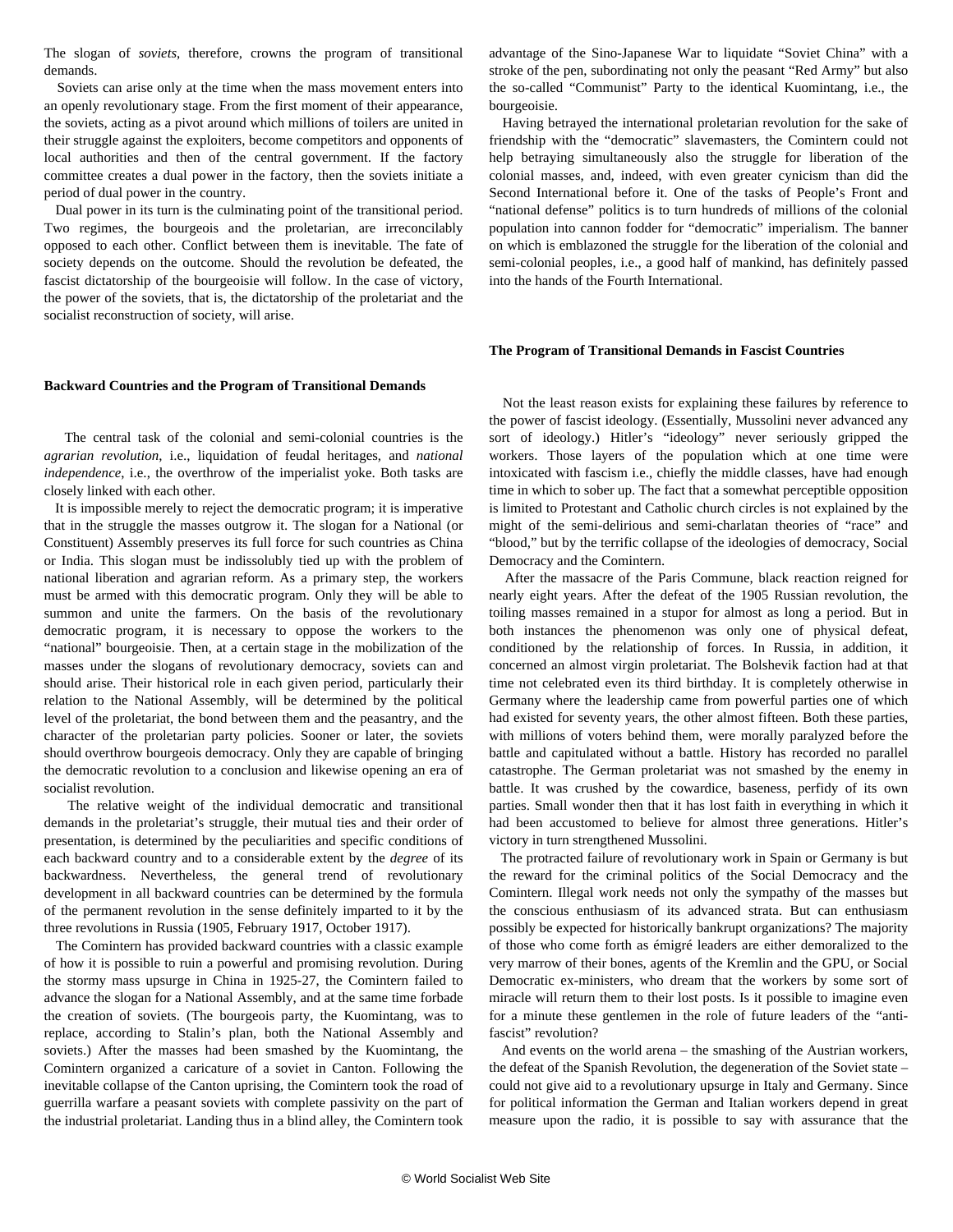Moscow radio station, combining Thermidorian lies with stupidity and insolence, has become the most powerful factor in the demoralization of the workers in the totalitarian states. In this respect as in others, Stalin acts merely as Goebbels' assistant.

 At the same time, the class antagonisms which brought about the victory of fascism, continuing their work under fascism too, are gradually undermining it. The masses are more dissatisfied than ever. Hundreds and thousands of self-sacrificing workers, in spite of everything, continue to carry on revolutionary mole-work. A new generation, which has nor directly experienced the shattering of old traditions and high hopes, has come to the fore. Irresistibly, the molecular preparation of the proletarian revolution proceeds beneath the heavy totalitarian tombstone. But, for concealed energy to flare into open revolt, it is necessary that the vanguard of the proletariat find new perspectives, a new program and a new unblemished banner.

 Herein lies the chief handicap. It is extremely difficult for workers in fascist countries to make a choice of a new program. A program is verified by experience. And it is precisely experience in mass movements which is lacking in countries of totalitarian despotism. It is very likely that a genuine proletarian success in one of the "democratic" countries will be necessary to give impetus to the revolutionary movement on fascist territory. A similar effect is possible by means of a financial or military catastrophe. At present, it is imperative that primarily propagandistic, preparatory work be carried on which will yield large-scale results only in the future. One thing can be stated with conviction even at this point: once it breaks through, the revolutionary wave in fascist countries will immediately be a grandiose sweep and under no circumstances will stop short at the experiment of resuscitating some sort of Weimar corpse.

 It is from this point onward that an uncompromising divergence begins between the Fourth International and the old parties, which outlive their bankruptcy. The émigré "People's Front" is the most malignant and perfidious variety of all possible People's Fronts. Essentially, it signifies the impotent longing for coalition with a nonexistent liberal bourgeoisie. Had it met with success, it would simply have prepared a series of new defeats of the Spanish type for the proletariat. A merciless exposure of the theory and practice of the "People's Front" is therefore the first condition for a revolutionary struggle against fascism.

 Of course, this does not mean that the Fourth International rejects democratic slogans as a means of mobilizing the masses against fascism. On the contrary, such slogans at certain moments can play a serious role. But the formulae of democracy (freedom of press, the right to unionize, etc.) mean for us only incidental or episodic slogans in the independent movement of the proletariat and not a democratic noose fastened to the neck of the proletariat by the bourgeoisie's agents (Spain!). As soon as the movement assumes something of a mass character, the democratic slogans will be intertwined with the transitional ones; factory committees, it may be supposed, will appear before the old routinists rush from their chancelleries to organize trade unions; soviets will cover Germany before a new Constituent Assembly will gather in Weimar. The same applies to Italy and the rest of the totalitarian and semi-totalitarian countries.

 Fascism plunged these countries into political barbarism. But it did not change their social structure. Fascism is a tool in the hands of finance capital and not of feudal landowners. A revolutionary program should base itself on the dialectics of the class struggle, obligatory also to fascist countries, and not on the psychology of terrified bankrupts. The Fourth International rejects with disgust the ways of political masquerade which impelled the Stalinists, the former heroes of the "Third Period," to appear in turn behind the masks of Catholics, Protestants, Jews, German nationalists, liberals – only in order to hide their own unattractive face. The Fourth International always and everywhere appears under its own banner. It proposes its own program openly to the proletariat in fascist countries. The advanced workers of all the world are already firmly convinced that the overthrow of Mussolini, Hitler and their agents and imitators will occur only under the leadership of the Fourth International.

#### **The USSR and Problems of the Transitional Epoch**

 The USSR thus embodies terrific contradictions. But it still remains a *degenerated workers' state*. Such is the social diagnosis. The political prognosis has an alternative character: either the bureaucracy, becoming ever more the organ of the world bourgeoisie in the workers' state, will overthrow the new forms of property and plunge the country back to capitalism; or the working class will crush the bureaucracy and open the way to socialism.

 To the sections of the Fourth International, the Moscow Trials came not as a surprise and not as a result of the personal madness of the Kremlin dictator, but as the legitimate offspring of the Thermidor. They grew out of the unbearable conflicts within the Soviet bureaucracy itself, which in turn mirror the contradictions between the bureaucracy and the people, as well as the deepening antagonisms among the "people" themselves. The bloody "fantastic" nature of the trials gives the measure of the intensity of the contradictions and by the same token predicts the approach of the denouement.

 The public utterances of former foreign representatives of the Kremlin, who refused to return to Moscow, irrefutably confirm in their own way that all shades of political thought are to be found among the bureaucracy: from genuine Bolshevism (Ignace Reiss) to complete fascism (F. Butenko). The revolutionary elements within the bureaucracy, only a small minority, reflect, passively it is true, the socialist interests of the proletariat. The fascist, counterrevolutionary elements, growing uninterruptedly, express with even greater consistency the interests of world imperialism. These candidates for the role of compradors consider, not without reason, that the new ruling layer can insure their positions of privilege only through rejection of nationalization, collectivization and monopoly of foreign trade in the name of the assimilation of "Western civilization.'' i.e., capitalism. Between these two poles, there are intermediate, diffused Menshevik-SR-liberal tendencies which gravitate toward bourgeois democracy.

 Within the very ranks of that so-called "classless" society, there unquestionably exist groupings exactly similar to those in the bureaucracy, only less sharply expressed and in inverse proportions: conscious capitalist tendencies distinguish mainly the prosperous part of the collective farms *(kolkhozy)* and are characteristic of only a small minority of the population. But this layer provides itself with a wide base for petty bourgeois tendencies of accumulating personal wealth at the expense of general poverty, and are consciously encouraged by the bureaucracy.

 Atop this system of mounting antagonisms, trespassing ever more on the social equilibrium, the Thermidorian oligarchy, today reduced mainly to Stalin's Bonapartist clique, hangs on by terroristic methods. The latest judicial frame-ups were aimed as a blow *against the left*. This is true also of the mopping up of the leaders of the Right Opposition, because the Right group of the old Bolshevik Party, seen from the view point of the bureaucracy's interests and tendencies, represented a *left* danger. The fact that the Bonapartist clique, likewise in fear of its own right allies of the type of Butenko, is forced in the interests of self-preservation to execute the generation of Old Bolsheviks almost to a man, offers indisputable testimony of the vitality of revolutionary traditions among the masses as well as of their growing discontent.

 Petty bourgeois democrats of the West, having but yesterday assayed the Moscow Trials as unalloyed gold, today repeat insistently that there is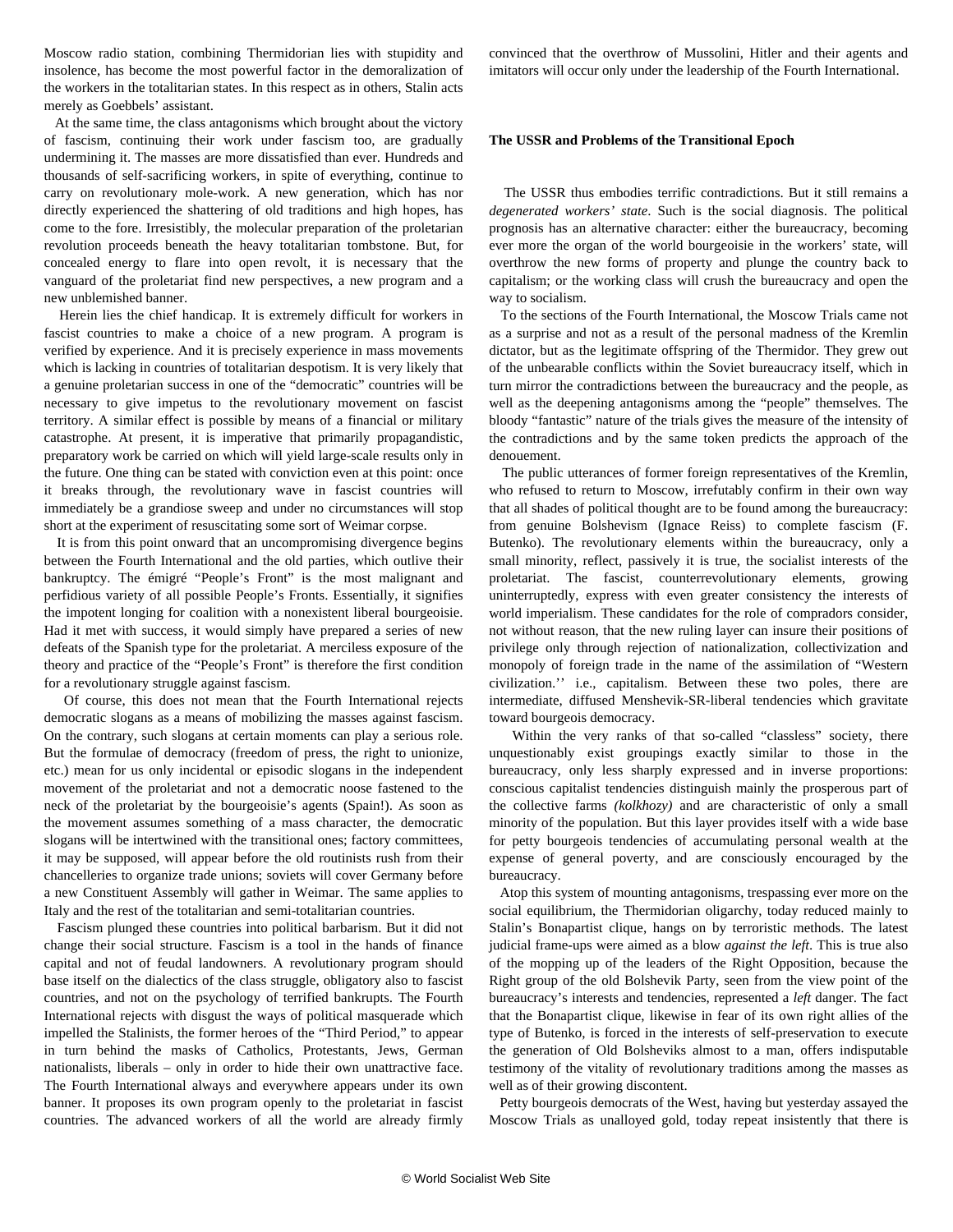"neither Trotskyism nor Trotskyists within the USSR." They fail to explain, however, why all the purges are conducted under the banner of a struggle with precisely this danger. If we are to examine "Trotskyism" as a finished program, and, even more to the point, as an organization, then unquestionably "Trotskyism" is extremely weak in the USSR. However, its indestructible force stems from the fact that it expresses not only revolutionary tradition, but also today's actual opposition of the Russian working class. The social hatred stored up by the workers against the bureaucracy – this is precisely what from the viewpoint of the Kremlin clique constitutes "Trotskyism." It fears with a deathly and thoroughly well-grounded fear the bond between the deep but inarticulate indignation of the workers and the organization of the Fourth International.

 The extermination of the generation of Old Bolsheviks and of the revolutionary representatives of the middle and young generations has acted to disrupt the political equilibrium still more in favor of the right, bourgeois wing of the bureaucracy and of its allies throughout the land. From them, i.e., from the right, we can expect ever more determined attempts in the next period to revise the socialist character of the USSR and bring it closer in pattern to "Western civilization" in its fascist form.

 From this perspective, impelling concreteness is imparted to the question of the "defense of the USSR." If tomorrow the bourgeois-fascist grouping, the "faction of Butenko," so to speak, should attempt the conquest of power, the "faction of Reiss" inevitably would align itself on the opposite side of the barricades. Although it would find itself temporarily the ally of Stalin, it would nevertheless defend not the Bonapartist clique but the social base of the USSR, i.e., the property wrenched away from the capitalists and transformed into state property. Should the "faction of Butenko" prove to be in alliance with Hitler, then the "faction of Reiss" would defend the USSR from military intervention, inside the country as well as on the world arena. Any other course would be a betrayal.

 Although it is thus impermissible to deny in advance the possibility, in strictly defined instances, of a "united front" with the Thermidorian section of the bureaucracy against open attack by capitalist counterrevolution, the chief political task in the USSR still remains the *overthrow of this same Thermidorian bureaucracy*. Each day added to its domination helps rot the foundations of the socialist elements of economy and increases the chances for capitalist restoration. It is in precisely this direction that the Comintern moves as the agent and accomplice of the Stalinist clique in strangling the Spanish Revolution and demoralizing the international proletariat.

 As in fascist countries, the chief strength of the bureaucracy lies not in itself but in the disillusionment of the masses, in their lack of a new perspective. As in fascist countries, from which Stalin's *political* apparatus does not differ, save in more unbridled savagery, only preparatory propagandistic work is possible today in the USSR. As in fascist countries, the impetus to the Soviet workers' revolutionary upsurge will probably be given by events outside the country. The struggle against the Comintern on the world arena is the most important part today of the struggle against the Stalinist dictatorship. There are many signs that the Comintern's downfall, because it does not have a *direct* base in the GPU, will precede the downfall of the Bonapartist clique and the Thermidorian bureaucracy as a whole.

 A fresh upsurge of the revolution in the USSR will undoubtedly begin under the banner of the struggle against *social inequality and political oppression*. Down with the privileges of the bureaucracy! Down with Stakhanovism! Down with the Soviet aristocracy and its ranks and orders! Greater equality of wages for all forms of labor!

 The struggle for the freedom of the trade unions and the factory committees, for the right of assembly and freedom of the press, will unfold in the struggle for the regeneration and development of *Soviet democracy*.

 The bureaucracy replaced the soviets as class organs with the fiction of universal electoral rights – in the style of Hitler-Goebbels. It is necessary to return to the soviets not only their free democratic form but also their class content. As once the bourgeoisie and kulaks were not permitted to enter the soviets, so now *it is necessary to drive the bureaucracy and the new aristocracy out of the soviets*. In the soviets there is room only for representatives of the workers, rank-and-file collective farmers, peasants and Red Army men.

 Democratization of the soviets is impossible without legalization of *soviet parties*. The workers and peasants themselves by their own free vote will indicate what parties they recognize as soviet parties.

 A revision of *planned economy* from top to bottom in the interests of producers and consumers! Factory committees should be returned the right to control production. A democratically organized consumers' cooperative should control the quality and price of products.

 Reorganization of the *collective farms* in accordance with the will and in the interests of the workers there engaged!

 The reactionary *international policy* of the bureaucracy should be replaced by the policy of proletarian internationalism. The complete diplomatic correspondence of the Kremlin to be published. *Down with secret diplomacy!*

 All political trials, staged by the Thermidorian bureaucracy, to be reviewed in the light of complete publicity and controversial openness and integrity. Only the victorious revolutionary uprising of the oppressed masses can revive the Soviet regime and guarantee its further development toward socialism. There is but one party capable of leading the Soviet masses to insurrection – the party of the Fourth International!

## **Against Opportunism and Unprincipled Revisionism**

 The Third International has taken to the road of reformism at a time when the crisis of capitalism definitely placed the proletarian revolution on the order of the day. The Comintern's policy in Spain and China today – the policy of cringing before the "democratic" and "national" bourgeoisie – demonstrates that the Comintern is likewise incapable of learning anything further or of changing. The bureaucracy which became a reactionary force in the USSR cannot play a revolutionary role on the world arena.

 Anarcho-syndicalism in general has passed through the same kind of evolution. In France the syndicalist bureaucracy of Leon Jouhaux has long since become a bourgeois agency in the working class. In Spain, anarchosyndicalism shook off its ostensible revolutionism and became the fifth wheel in the chariot of bourgeois democracy.

 Intermediate centrist organizations centered about the London Bureau represent merely "left" appendages of Social Democracy or of the Comintern. They have displayed a complete inability to make head or tail of the political situation and draw revolutionary conclusions from it. Their highest point was the Spanish POUM, which under revolutionary conditions proved completely incapable of following a revolutionary line.

 The Fourth International declares uncompromising war on the bureaucracies of the Second, Third, Amsterdam and Anarcho-syndicalist Internationals, as on their centrist satellites; on reformism without reforms; democracy in alliance with the GPU; pacifism without peace; anarchism in the service of the bourgeoisie; on "revolutionists" who live in deathly fear of revolution. All of these organizations are not pledges for the future, but decayed survivals of the past. The epoch of wars and revolutions will raze them to the ground.

 The Fourth International does not search after and does not invent panaceas. It takes its stand completely on Marxism as the only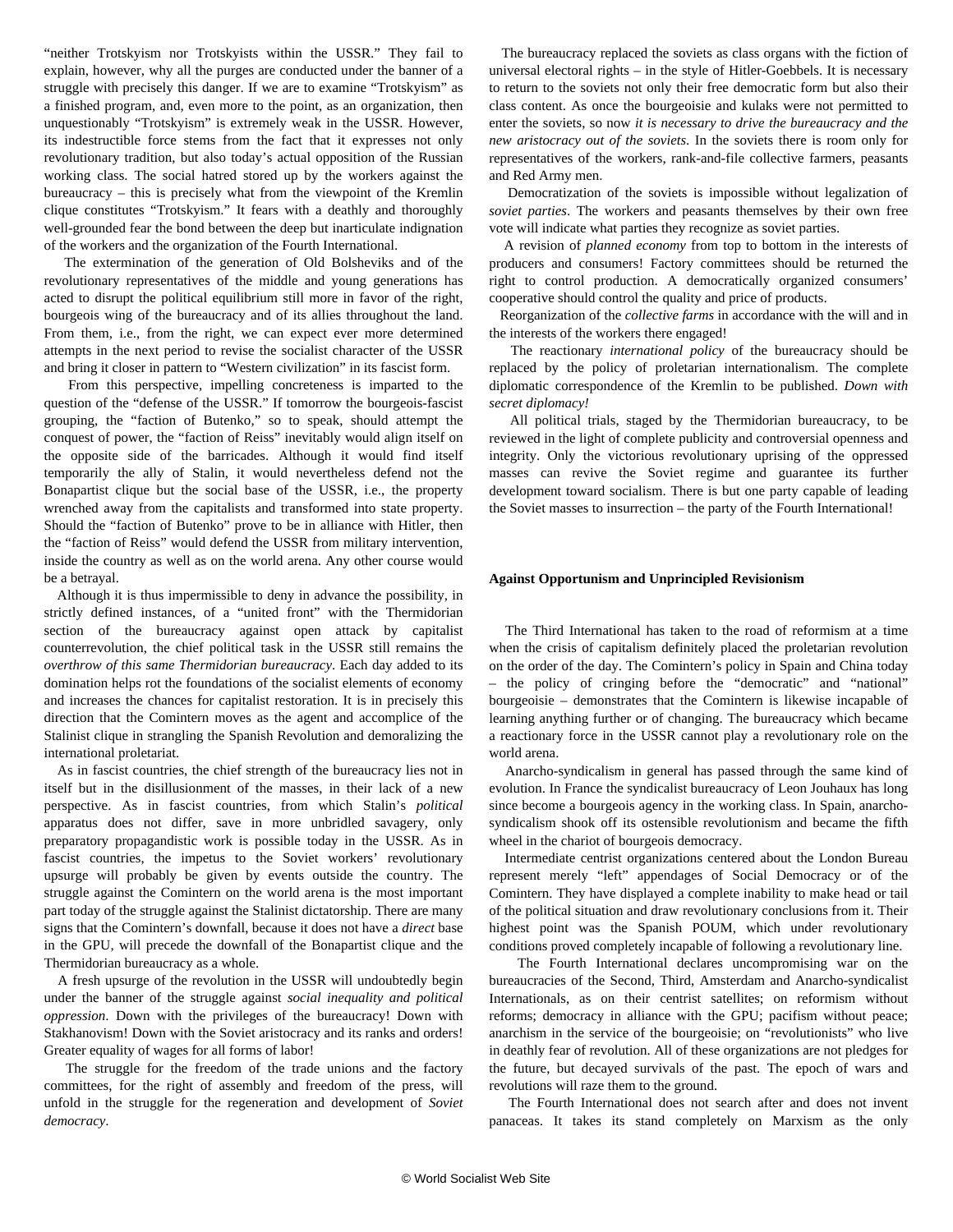revolutionary doctrine that enables one to understand reality, unearth the cause behind the defeats and consciously prepare for victory. The Fourth International continues the tradition of Bolshevism which first showed the proletariat how to conquer power. The Fourth International sweeps away the quacks, charlatans and unsolicited teachers of morals. In a society based upon exploitation, the highest moral is that of the social revolution. All methods are good which raise the class consciousness of the workers, their trust in their own forces, their readiness for self-sacrifice in the struggle. The impermissible methods are those which implant fear and submissiveness in the oppressed before their oppressors, which crush the spirit of protest and indignation or substitute for the will of the masses – the will of the leaders; for conviction – compulsion; for an analysis of reality – demagogy and frame-up. That is why Social Democracy, prostituting Marxism, and Stalinism – the antithesis of Bolshevism – are both mortal enemies of the proletarian revolution and its morals.

 To face reality squarely; not to seek the line of least resistance; to call things by their right names; to speak the truth to the masses, no matter how bitter it may be; not to fear obstacles; to be true in little things as in big ones; to base one's program on the logic of the class struggle; to be bold when the hour for action arrives – these are the rules of the Fourth International. It has shown that it could swim against the stream. The approaching historical wave will raise it on its crest.

#### **Against Sectarianism**

 They remain indifferent to the inner struggle within reformist organizations – as if one could win the masses without intervening in their daily strife! They refuse to draw a distinction between the bourgeois democracy and fascism – as if the masses could help but feel the difference on every hand!

 Sectarians are capable of differentiating between but two colors: red and black. So as not to tempt themselves, they simplify reality. They refuse to draw a distinction between the fighting camps in Spain for the reason that both camps have a bourgeois character. For the same reason they consider it necessary to preserve "neutrality" in the war between Japan and China. They deny the principled difference between the USSR and the imperialist countries, and because of the reactionary policies of the Soviet bureaucracy they reject defense of the new forms of property, created by the October Revolution, against the onslaughts of imperialism. Incapable of finding access to the masses, they therefore zealously accuse the masses of inability to raise themselves to revolutionary ideas.

 These sterile politicians generally have no need of a bridge in the form of transitional demands because they do not intend to cross over to the other shore. They simply dawdle in one place, satisfying themselves with a repetition of the same meager abstractions. Political events are for them an occasion for comment but not for action. Since sectarians as in genera every kind of blunderer and miracle-man, are toppled by reality at each step, they live in a state of perpetual exasperation, complaining about the "regime" and the "methods" and ceaselessly wallowing in small intrigues. In their own circles they customarily carry on a regime of despotism. The political prostration of sectarianism serves to complement, shadow-like, the prostration of opportunism, revealing no revolutionary vistas. In practical politics, sectarians unite with opportunists, particularly with centrists, every time in the struggle against Marxism.

 Most of the sectarian groups and cliques, nourished on accidental crumbs from the table of the Fourth International lead an "independent" organizational existence, with great pretensions but without the least chance for success. Bolshevik-Leninists, without waste of time, calmly leave these groups to their own fate. However, sectarian tendencies are to be found also in our own ranks and display a ruinous influence on the work of the individual sections. It is impossible to make any further compromise with them even for a single day. A correct policy regarding trade unions is a basic condition for adherence to the Fourth International. He who does not seek and does not find the road to the masses is not a fighter but a dead weight to the party. A program is formulated not for the editorial board or for the leaders of discussion clubs, but for the revolutionary action of millions. The cleansing of the ranks of the Fourth International of sectarianism and incurable sectarians is a primary condition for revolutionary success.

#### **Open the Road to the Woman Worker! Open the Road to the Youth!**

 Of course, even among the workers who had at one time risen to the first ranks, there are not a few tired and disillusioned ones. They will remain, at least for the next period as bystanders. When a program or an organization wears out the generation which carried it on its shoulders wears out with it. The movement is revitalized by the youth who are free of responsibility for the past. The Fourth International pays particular attention to the young generation of the proletariat. All of its policies strive to inspire the youth with belief in its own strength and in the future. Only the fresh enthusiasm and aggressive spirit of the youth can guarantee the preliminary successes in the struggle; only these successes can return the best elements of the older generation to the road of revolution. Thus it was thus it will be.

 Opportunist organizations by their very nature concentrate their chief attention on the top layers of the working class and therefore ignore both the youth and the women workers. The decay of capitalism, however, deals its heaviest blows to the woman as a wage earner and as a housewife. The sections of the Fourth International should seek bases of support among the most exploited layers of the working class; consequently, among the women workers. Here they will find inexhaustible stores of devotion, selflessness and readiness to sacrifice.

## **Under the Banner of the Fourth International!**

 The Fourth International has already arisen out of great events: the greatest defeats of the proletariat in history. The cause for these defeats is to be found in the degeneration and perfidy of the old leadership. The class struggle does not tolerate an interruption. The Third International, following the Second, is dead for purposes of revolution. Long live the Fourth International!

 But has the time yet arrived to proclaim its creation? ... the skeptics are not quieted down. The Fourth International, we answer, has no need of being "proclaimed." It exists and it fights. It is weak? Yes, its ranks are not numerous because it is still young. They are as yet chiefly cadres. But these cadres are pledges for the future. Outside these cadres there does not exist a single revolutionary current on this planet really meriting the name. If our international be still weak in numbers, it is strong in doctrine, program, tradition, in the incomparable tempering of its cadres. Who does not perceive this today, let him in the meantime stand aside. Tomorrow it will become more evident.

 The Fourth International, already today, is deservedly hated by the Stalinists, Social Democrats, bourgeois liberals and fascists. There is not and there cannot be a place for it in any of the People's Fronts. It uncompromisingly gives battle to all political groupings tied to the apron